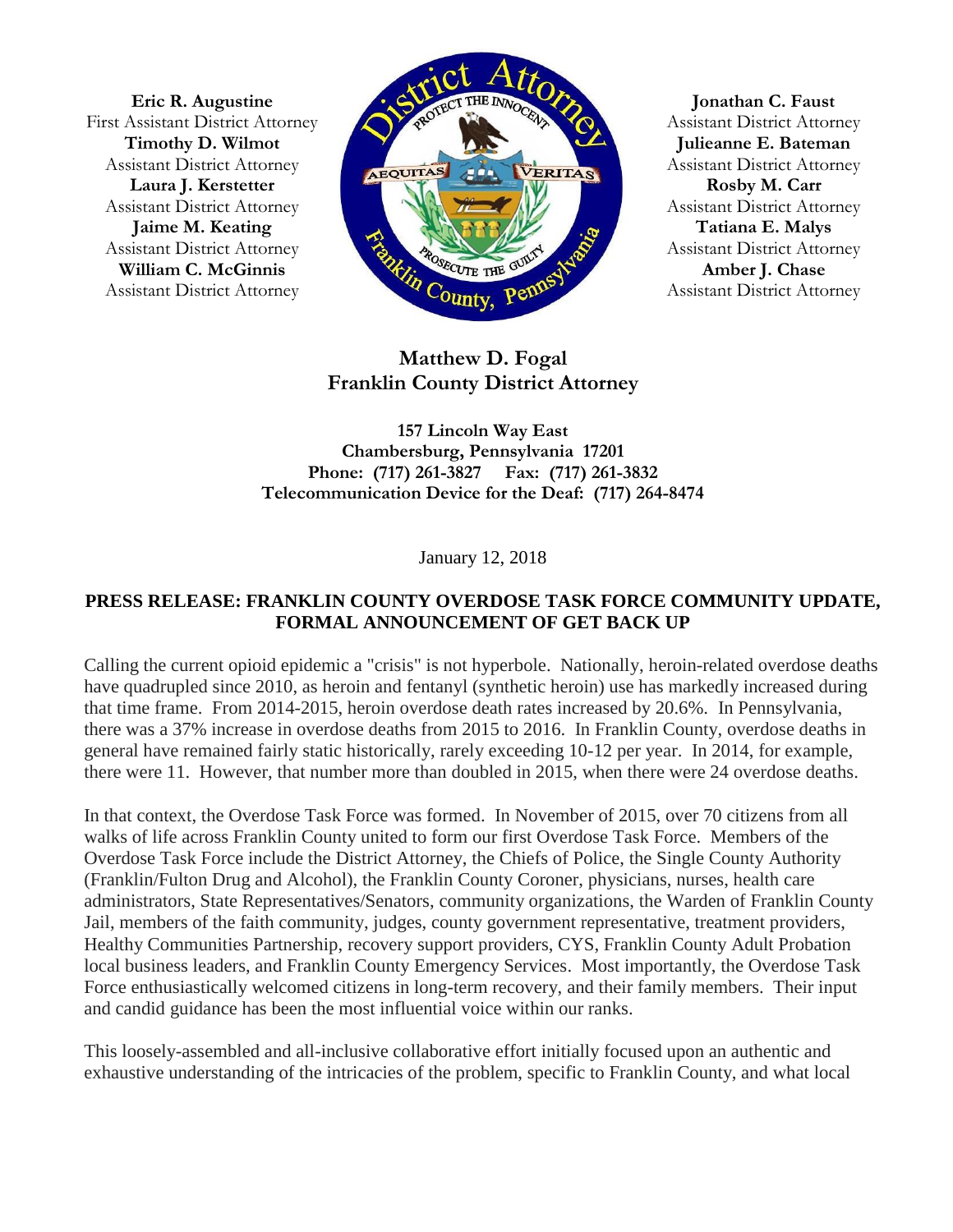deficiencies were contributing to the problem. Frankly, the picture was bleak, but the collective will was strong and failure was simply not an option.

The Overdose Task Force has met very regularly since the Spring of 2016, when we formed Workgroups to focus on 4 specific areas of concern in order to prevent overdose deaths: Prevention, Treatment, Recovery and Law Enforcement. Later, in 2017, we added a Data Workgroup. Each workgroup put forth a deliberate effort to bring solutions to the table for every deficiency we discovered, and continues to do so.

In our first full year, the crisis reached a tragic peak, as the numbers of overdose deaths in Franklin County almost doubled yet again, and 46 of our community members perished. Last year, in 2017, our overdose deaths decreased, as we lost 32 of our citizens to overdose. While that decrease is arguably encouraging in the context of the 46 in 2016, it is not acceptable. 1 overdose is not acceptable, and so our work continues. As we move forward and continue our work to improve the health and safety of our community, it is appropriate that the entirety of our community is fully informed of the reform that has taken place to date. Below are the major accomplishments/initiatives to date:

\*Developed a treatment provider resource document that lists all providers within the Commonwealth, across payor types and service populations and identifying current service/resource gaps.

\*Initiated and participated in two Continuing Medical Education workshops sponsored by Summit Health, to educate prescribers on community needs, lack of resources, Medication-Assisted-Treatment ("MAT") options and proper prescribing methods.

\*Initiated the development of "Need Help" cards to assist the community to the SCA for linkage to treatment providers and case management services in Franklin County for Substance Use Disorder ("SUD").

\*Developed/supported PDMP education to prescribers in Franklin County.

\*Created a comprehensive resource list of all Franklin County pharmacies carrying/stocking Naloxone.

\*Educated the members of the Overdose Task Force on Franklin County Jail Services for offenders with SUD needs.

\*Provided a Single County Authority employee to implement the "Warm Hand Off Process" within Summit Health for overdose survivors.

\*Implementation of Mobile Vivitrol in Franklin County for individuals in need of this form of MAT.

\*Employment of Peer Support Recovery Specialists.

\*Distributed English and Spanish versions of "Drug Monitoring Flyers" to pharmacies throughout the entire Franklin County area, including Shippensburg.

\*Distributed PASTOP materials to employers and various service agencies.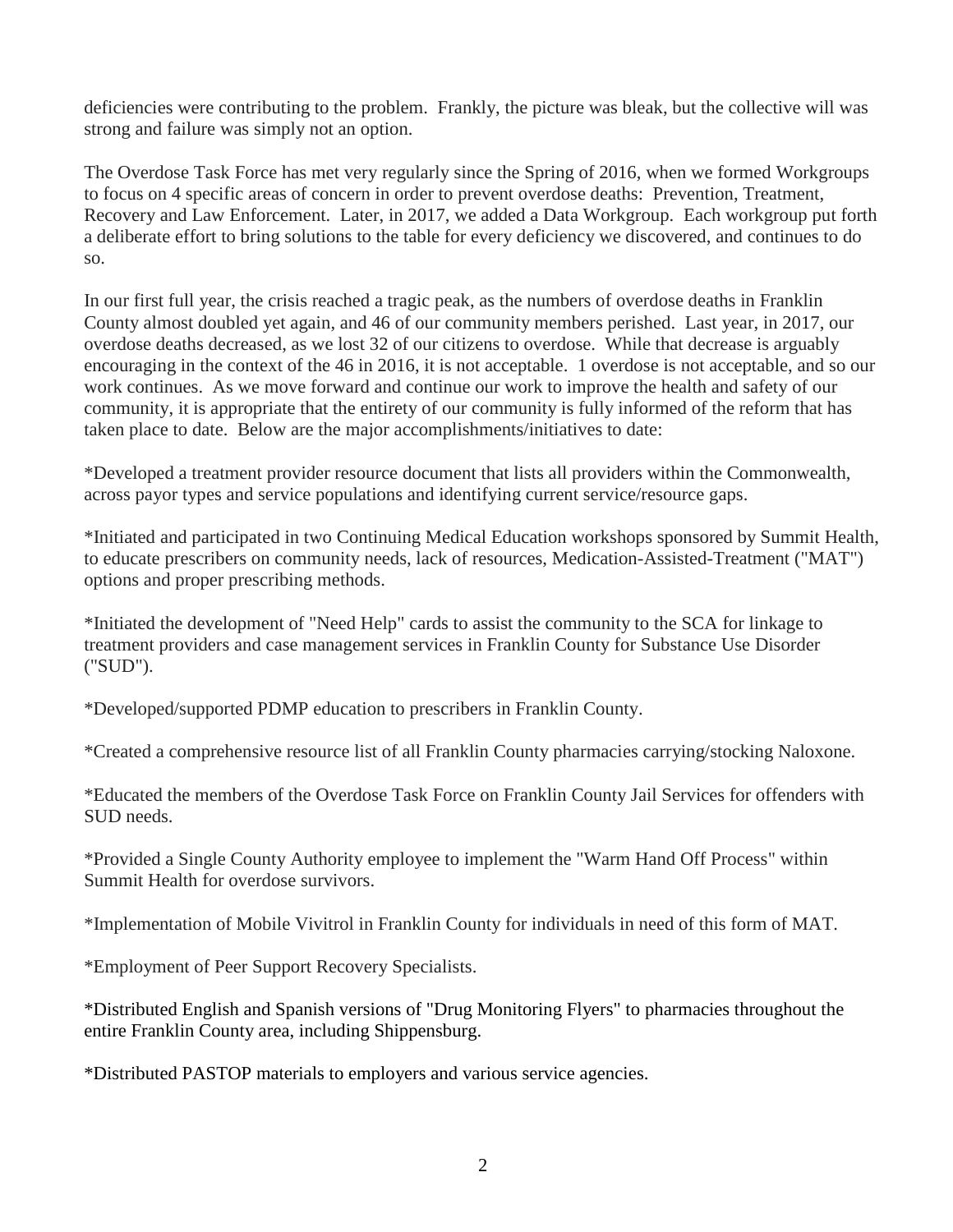\*Promoted and had a table presence at the 2016 and 2017 Home Run Derbies.

\*Provided Operation Save-A-Life Training (Naloxone).

\*Wrote a successful grant application to fund a portion of the Chris Herren event at Chambersburg Area Senior High School (August, 2017).

\*Provided promotion for Chris Herren event to schools, coaches, athletic departments and parents.

\*Provided support services during Chris Herren event, for attendees impacted by the message.

\*Presented with other workgroup members on a panel for Chambersburg and Waynesboro Hospital Clergy.

\*Worked with the University of Pittsburgh Technical Assistance Center ("Pitt TAC") on a Franklin County Stigma Survey.

\*Distributed over 160 Stigma Surveys at two health fairs.

\*Distributed Stigma Survey via electronic link to various individuals across the county. To date, Pitt TAC has received 625 surveys that will be used for base line data.

\*Developed an employer survey that was used for employee training, and captured responses from 12 Human Resources professionals who work with over 1,000 employees.

\*Conducted employer training on "PA Drugfree Workplace."

\*Worked on Robo-Call scripts and content, to be used with schools and in church bulletins. The group used Pennsylvania Youth Survey ("PAYS") data to create messaging about how parents can prevent and reduce substance use in youth.

\*A list of overdose related data points and contacts was created and forwarded to Pitt TAC for analysis. Collected data is under constant review by the Data Workgroup and will be posted to Overdosefreepa. A plan to publicly release the data is under construction and will be forthcoming.

\*Several members of the Overdose Task Force joined to create Noah's House for individuals leaving residential treatment and transitioning back into the community.

\*Hosted several Town Halls in Chambersburg and Waynesboro.

\*Empanelled a Grand Jury, focused on overdose death (homicide) investigations.

\*Began providing all Law Enforcement ("LE") Officers with Naloxone in April of 2016. For that year, Naloxone was used by LE on 49 occasions, with 45 reversals. In 2017, Naloxone was used by LE on 44 occasions, with 41 reversals. It has been used once in 2018.

\*Good Wolf Treatment Court began in April 2017 and there are currently 32 participants.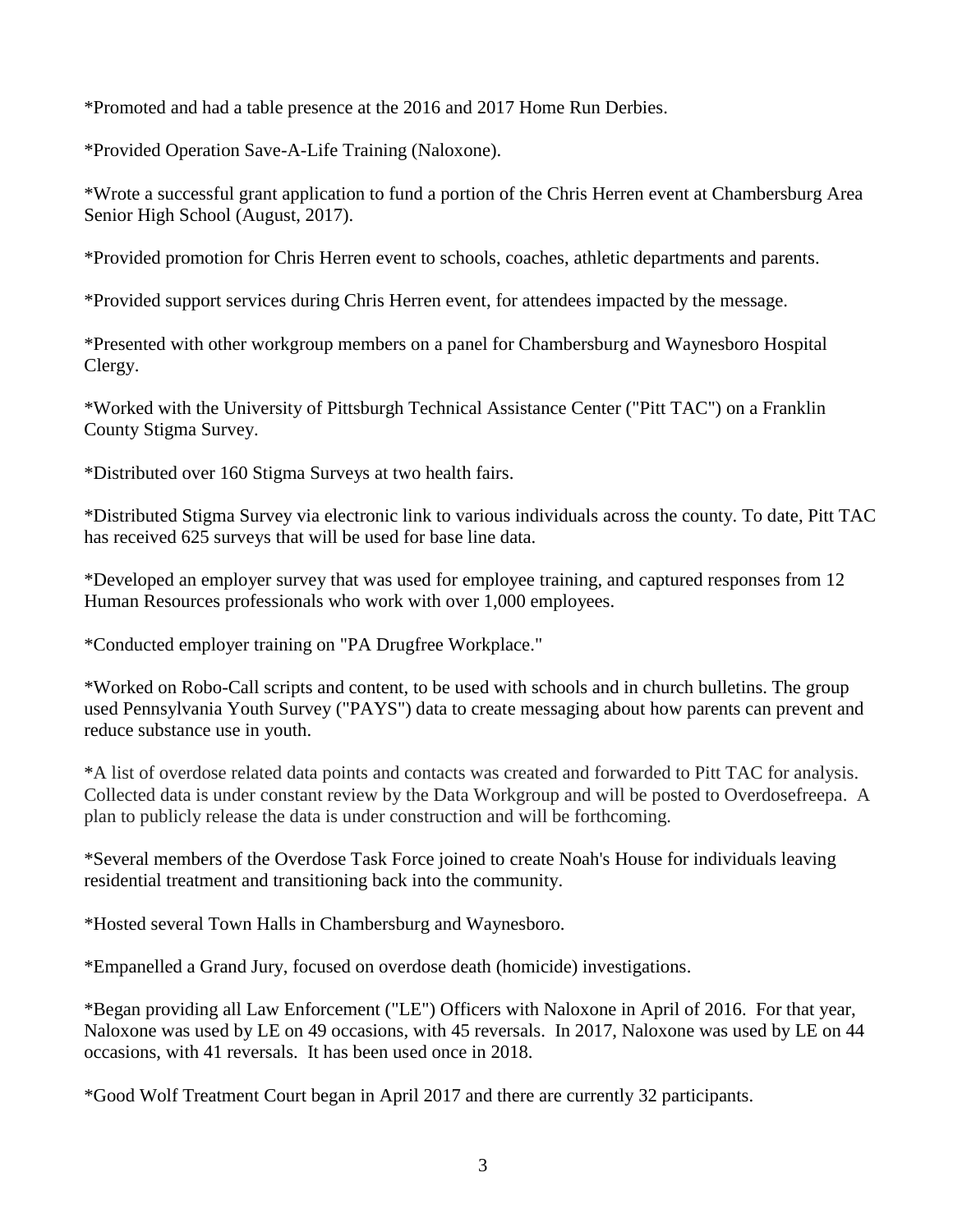\*Prescription pill/MEDreturn boxes at Chambersburg Police Department, Waynesboro Police Department, Greencastle Police Department, and Mercersburg Police Department. Began collecting "Sharps" in 2016.



**"Let me tell you something you already know.**

**The world ain't all sunshine and rainbows. It's a very mean and nasty place, and I don't care how tough you are, it will beat you to your knees and keep you there permanently if you let it. You, me, or nobody is gonna hit as hard as life.**

**But it ain't about how hard you hit. It's about how hard you can get hit and keep moving forward; how much you can take and keep moving forward. That's how winning is done!**

**Now, if you know what you're worth, then go out and get what you're worth. But you gotta be willing to take the hits, and not pointing fingers saying you ain't where you wanna be because of him, or her, or anybody. Cowards do that and that ain't you. You're better than that!"**

## **-Rocky Balboa**

April Brown, the SCA, has provided an embedded Drug and Alcohol Case Manager to the District Attorney's Office, and to date, that embedded position has been used as a Drug/Alcohol responder to our instances of Naloxone use. Now, that Case Manager will also work with law enforcement through a new initiative called Get Back Up. The intent of Get Back Up is to provide an authentic and effective solution to the underlying problem rather than continuing this cycle of heroin use and criminal behavior that occupies so much of law enforcement time and which absolutely crushes families.

The initiative is 2-fold. First, a person can walk in and drop off their drugs and ask for help. The Get Back Up Case Manager will respond to the police department and get the individual to treatment as necessary, and law enforcement will then destroy the drugs and any paraphernalia. This is sort of amnesty